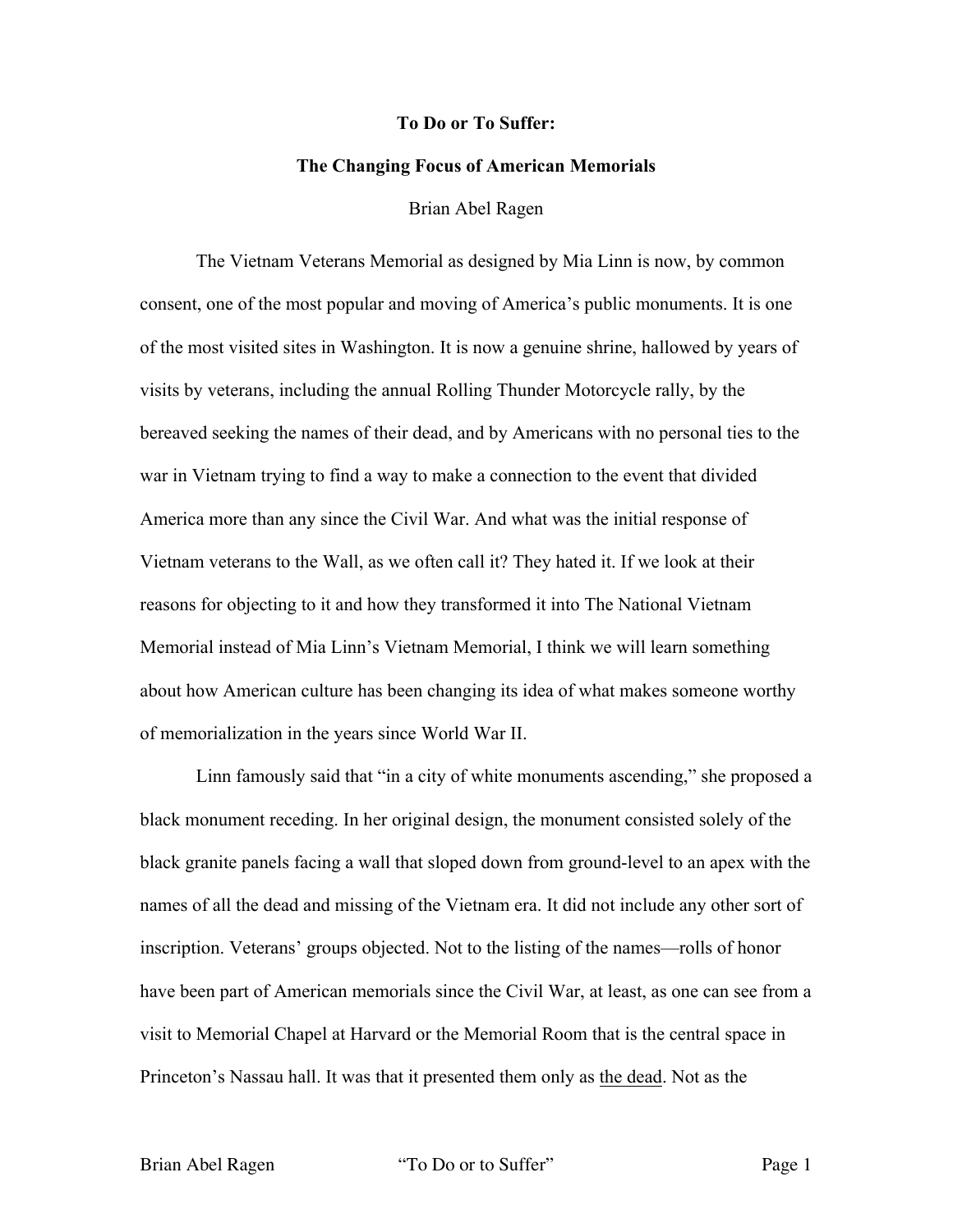glorious fallen or even those who had died doing something, but just as the dead. It seemed to have more in common with the obelisks found in many American cemeteries commemorating the victims of nineteenth century cholera epidemics than with any military memorial. It suggested that it was only their deaths that mattered, not their service.

In response to their objections, several elements have been added to the memorial. First, an inscription. At the beginning of the list of names, it reads "IN HONOR OF THE MEN AND WOMEN OF THE ARMED FORCES OF THE UNITED STATES WHO SERVED IN THE VIETNAM WAR. THE NAMES OF THOSE WHO GAVE THEIR LIVES AND OF THOSE WHO REMAIN MISSING ARE INSCRIBED IN THE ORDER THEY WERE TAKEN FROM US" and at the end, "OUR NATION HONORS THE COURAGE, SACRIFICE AND DEVOTION TO DUTY AND COUNTRY OF ITS VIETNAM VETERANS. THIS MEMORIAL WAS BUILT WITH PRIVATE CONTRIBUTIONS FROM THE AMERICAN PEOPLE. NOVEMBER 11, 1982." Second, an American Flag. (The veterans present on the dedication weekend erected the first one; the National Arts Commission only made one a permanent part of the memorial two years later.) Third, and most importantly, a statue by sculptor Frederick Hart of three infantrymen rendered in exquisite detail. They represent the racial diversity of the American army, but they are clearly individuals, and they are presented with uniforms and equipment that the real "grunts" of the Vietnam era wore and carried, from the M-16 down to the bottle of bugjuice tucked into the band around one of the soldiers' helmets. And finally, a statue that was added to the memorial years after the monument's dedication as a tribute to the women who served in Vietnam. It depicts one nurse kneeling over a wounded soldier and another looking to the sky—because she is praying to God or waiting for the evacuation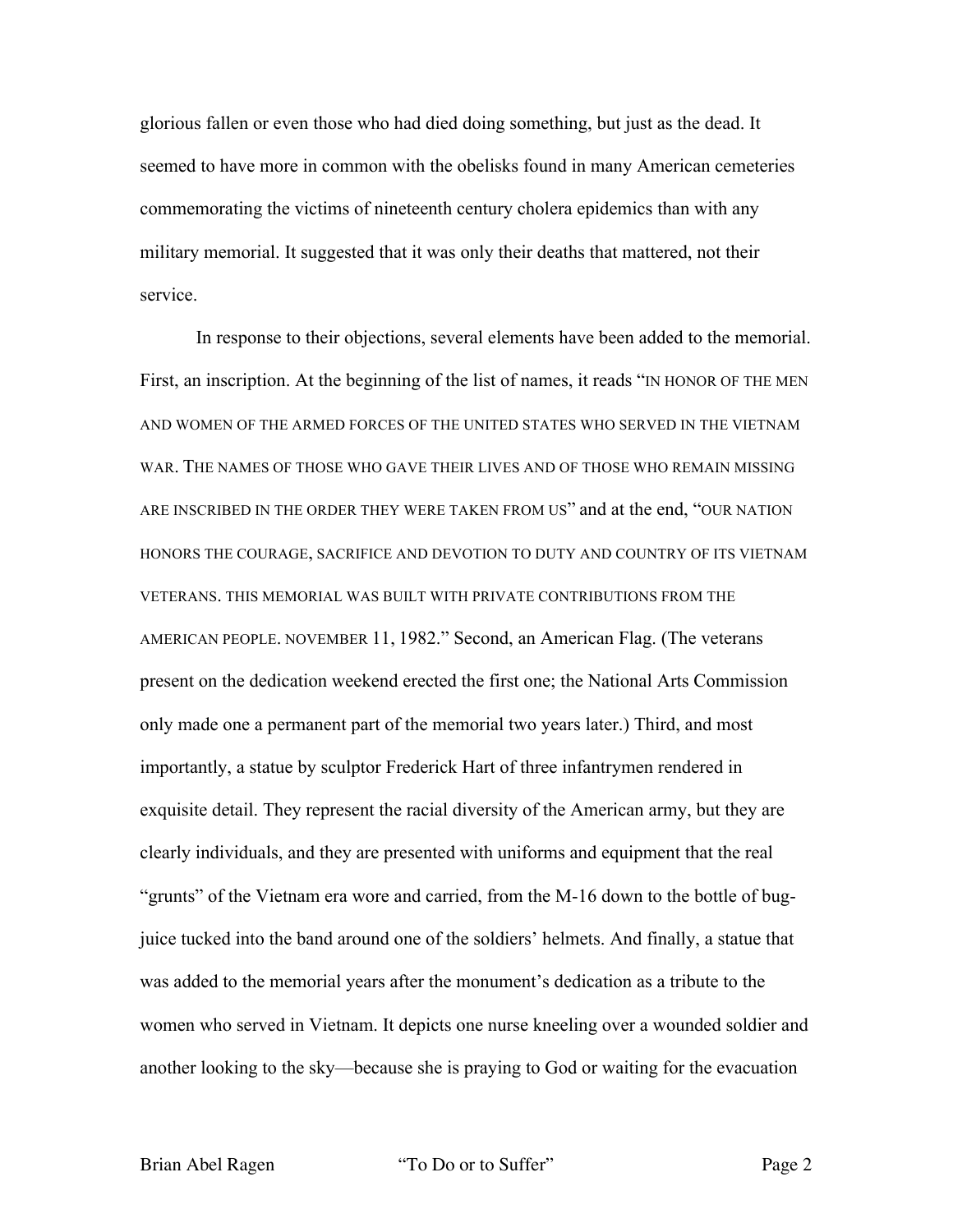chopper or both.

Had these other elements been placed in the center of the v-shaped wall Linn designed, they would have ruined it. It would have become merely the background for the sculptural figures. Wisely, they were placed at some little distance and off the main axis of the memorial. They are nevertheless fully a part of it, and from some angles one can see both the statue and the wall. In fact, an early commentator on the wall who noted the "thousand-yard stare" that many combat veterans found one of the most realistic parts of Hart's statue, said, "It is as if they are looking for their own names." They are placed so that they seem to be gazing at the apex of the wall.

Why did these changes make the memorial acceptable to the veterans groups? Because, I think, they showed the soldiers *as* soldiers and not *simply* as victims. They made it the Vietnam *Veterans* Memorial; not just the memorial to the dead and missing. They suggested, in other words, that the memorial was meant to honor the actions and sacrifices of those who served, and not just to lament the deaths of those who were killed. The figures, while not exactly heroic—though they are slightly larger than life—are *active*. They show infantrymen and nurses doing their duty and added the vertical element that Linn had consciously avoided. The bronze statues that rose within sight of the black receding wall say, "While we lament their deaths, we *honor* their deeds."

While the Vietnam Veterans Memorial was transformed so as to accommodate the sensibilities and sensitivities of the veterans groups, the trend in American memorials is in the direction of Linn's original idea. It is victims, not heroes, we commemorate. We recall what people have *suffered,* not what they have *done.*

Consider what the great American memorials from the era before World War II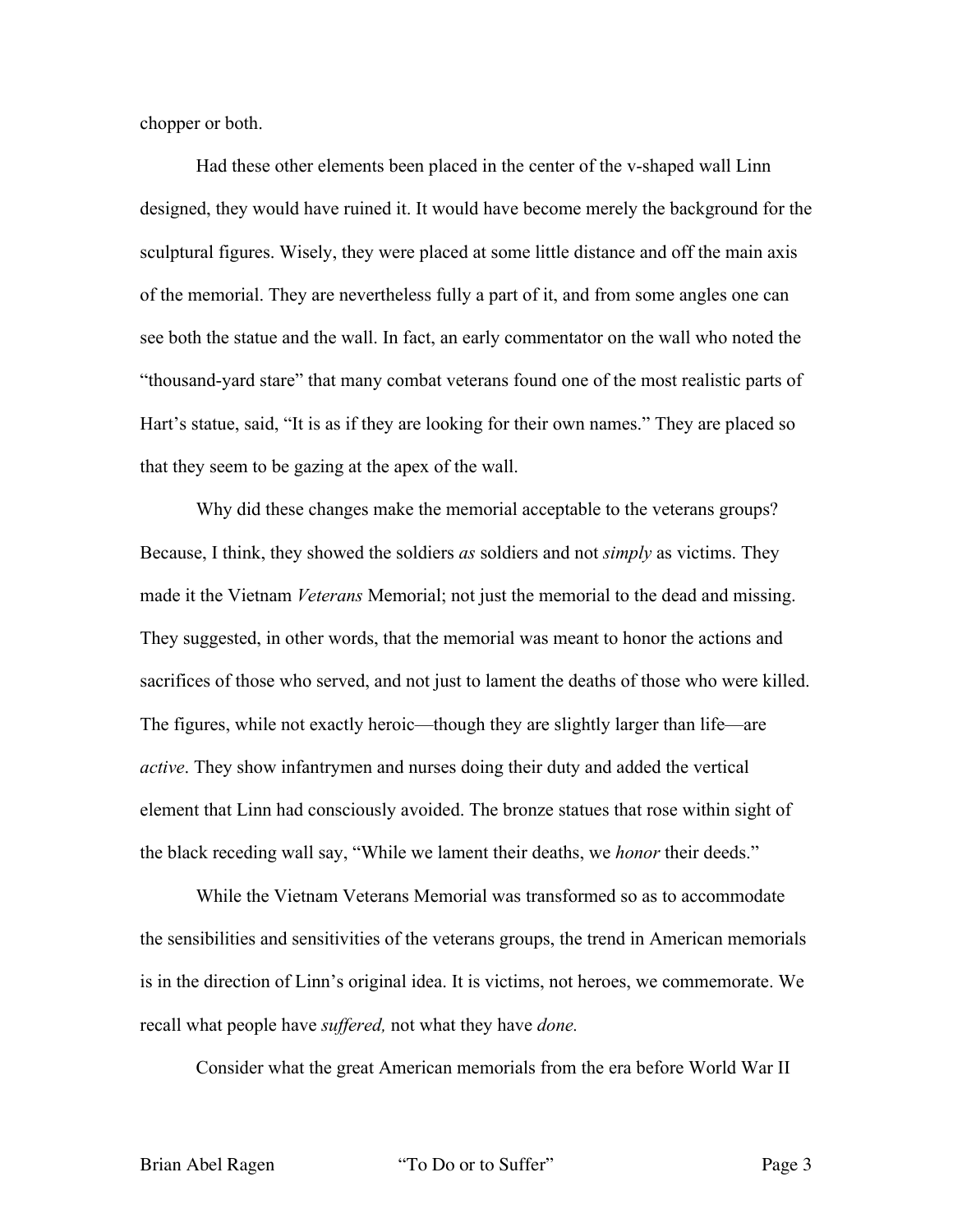look like. I am sure we would all count the works of Augustus St-Gaudens honoring the Union leaders of the Civil War in that category. I will focus on two, one in New York and one in Boston. In Grand Army Plaza at the base of Central Park, we see the statue of General Sherman, now once again splendidly gilded. The general, with his craggy face as St.-Gaudens had sculpted from life, rides a great horse with his cape billowing behind him. The horse is led by a female figure of Victory holding a palm-branch for peace. The message is clear: we honor, in the center of the great metropolis, the real man who brought it peace by seeking victory unremittingly. It honors the man, his achievement, and his cause.

Still more famous, perhaps, is St.-Gaudens's statue of Colonel Robert Gould Shaw and the 54<sup>th</sup> Massachusetts Regiment on Boston Common. We probably all know it from an overrated poem—"For the Union Dead"—by Robert Lowell and an under-rated movie—Glory—by Edward Zwick. In St.-Gauden's memorial, a deep relief, we see Colonel Gould not as the victim of overwhelming odds in the attack on Fort Wagner. His achievement is shown instead. He rides as colonel beside his men—and that, after all, was his great achievement: leading armed black men into battle in the uniform of their country.

Other monuments to those who fought in the Civil War era also take more the form of tributes to heroism than of laments for loss. One thinks of the statues of the leaders of the Confederacy on Monument Avenue in Richmond and of the Lincoln Memorial, where the weapons he used to defend his country—his words—are hung like trophies in bronze on the wall of the Greek temple in which he sits enthroned. And in towns across America, one can see statues of a generic infantryman standing erect in the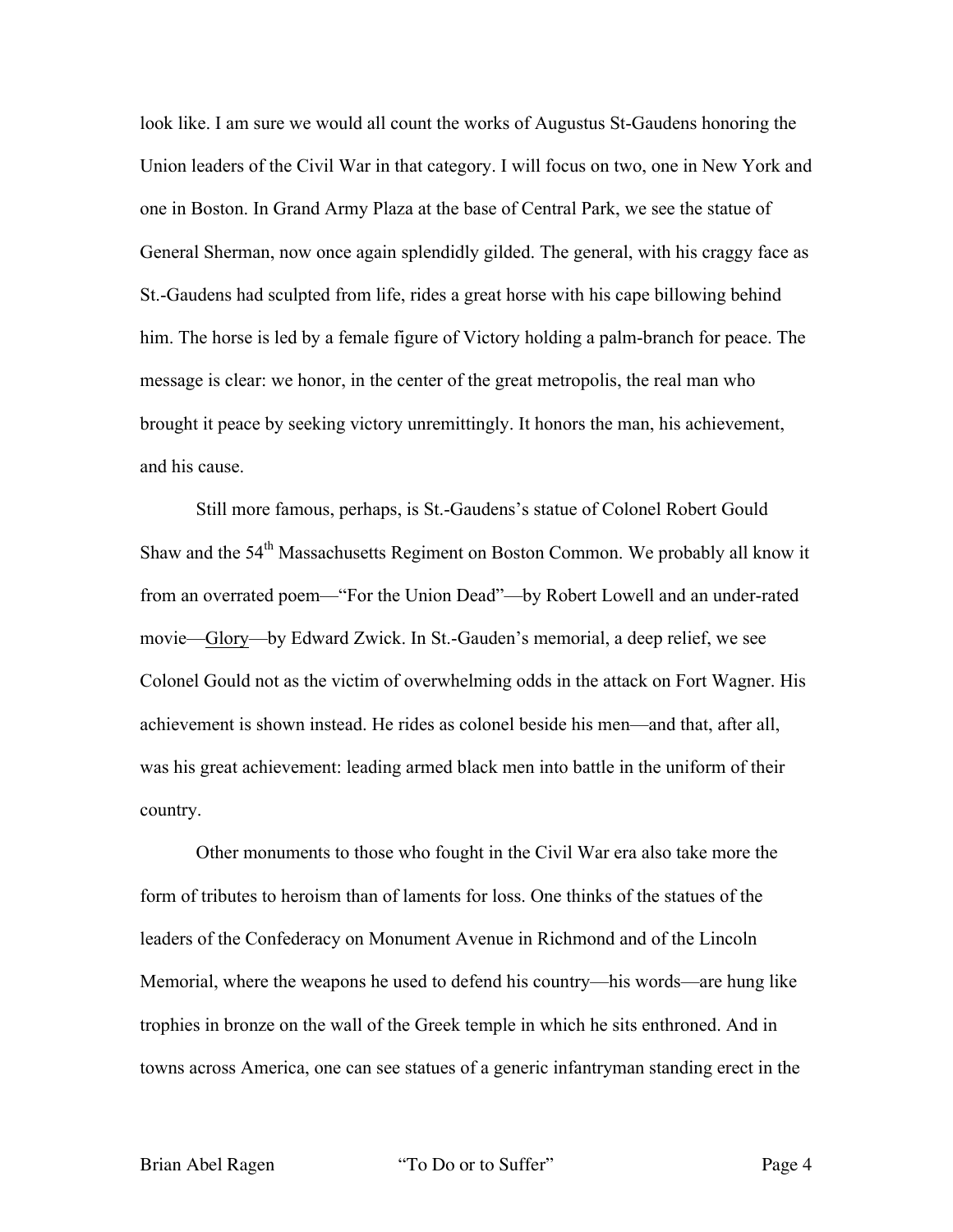court square, honored not because he fell, but because he fought.

In wondering when the focus of American memorials began to shift from actors to sufferers, I first thought to date the change from the Vietnam era. But I think it was actually under way long before that. The shift, I think, began with the mass casualties of World War I, many of whom were never identified. While one can find plenty of statues of General Pershing across America, World War I also gave us the Tomb of the Unknown Solider, which is moving in its simplicity and the dignity with which the honor guard carries out its duties, but lacks the sort of tributes to victory or heroism earlier monuments have. It is, of course, modeled on British post-war monuments. While the British erected statues of many generals and filled churches with memorials showing infantrymen and aviators as knights fighting a new crusade, they also entombed the first unknown warrior and built to Edward Lutyens design the Cenotaph, the "empty tomb" in Whitehall. It is not a monument to victory, but to loss. The solemnity with which Remembrance Sunday is still celebrated there each year has almost no note of triumph as least not until the Queen, the ambassadors, and the bishops leave and the veterans begin their quick-time march past. In the poem Kipling wrote on its dedication, he focused on loss and included no mention of victory:

When you come to London Town, (Grieving-grieving!) Bow your head and mourn your own, With the others grieving.

For those minutes, let it wake (Grieving-grieving!) All the empty-heart and ache That is not cured by grieving.

For those minutes, tell no lie: (Grieving-grieving!)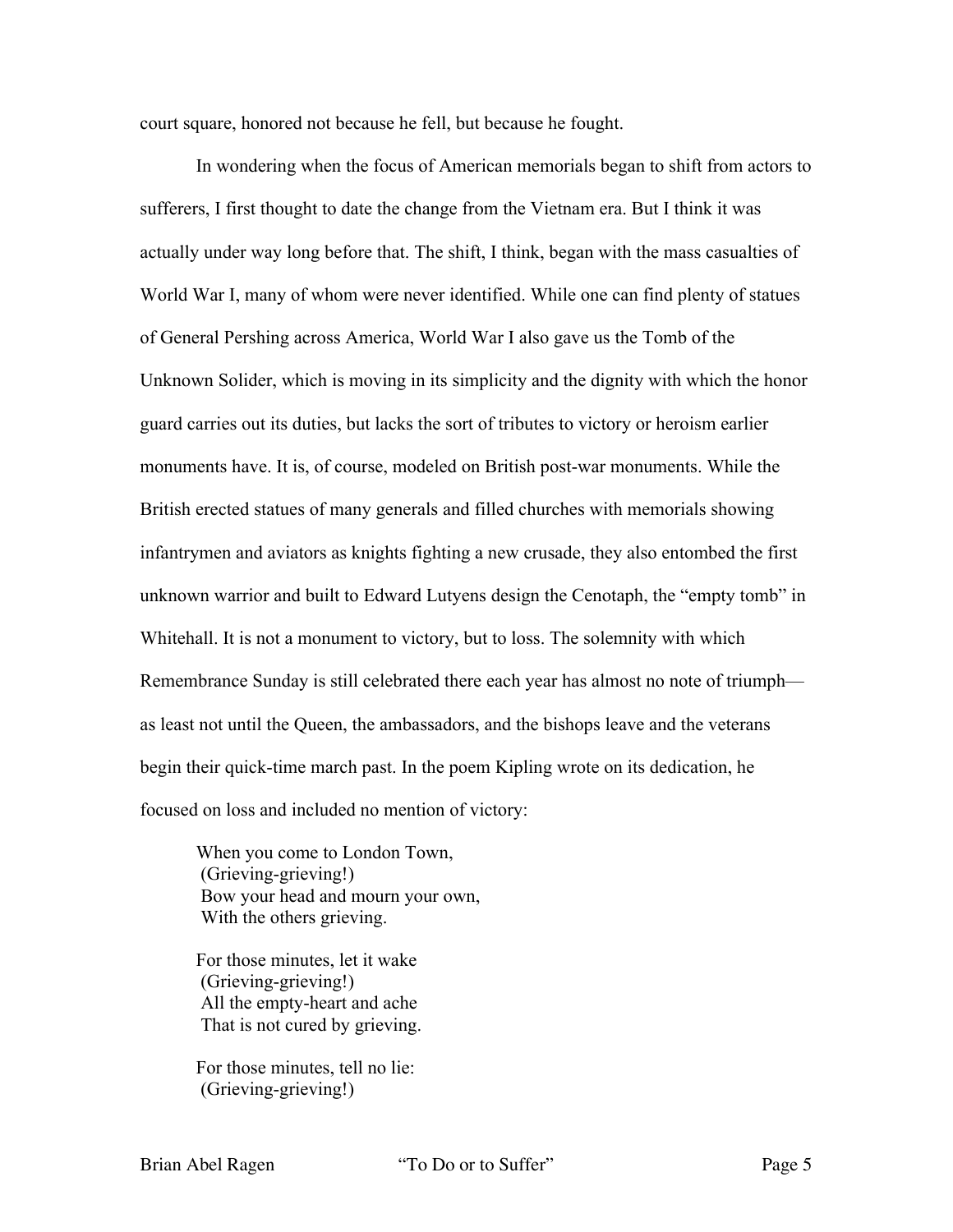"Grave, this is thy victory; And the sting of death is grieving."

(Kipling's own son, of course, had fallen on his first day in battle, and his resting place was not identified until many decades after his father's death.) After World War I, America began creating military cemeteries in the form we now know them. Instead of many different figurative monuments, many alluding to victory as well as loss, such as the ones to be found at the Gettysburg, Arlington, and the other cemeteries of the Civil War, each grave was marked with an identical white stone or cross, differing only in the names, the dates, the cross or Star of David, and, vary rarely, the gold lettering for the medal of honor winner. The impression left by these crosses row on row—to use McCrae's phrase from "In Flander's Fields"—is much more of loss than of triumph, even as the dead seem to keep their ordered places in the rank and file of a mighty host.

In the World War II era, there were still monuments to victory. But even they were often not to the great man who would have been honored by earlier generations. (There are statues of MacArthur and Eisenhower here and there, but none have really caught the public imagination.) Probably the best-remembered of the figural memorials is the U.S. Marine Corps War Memorial, which one passes on the way from Washington to Arlington. It reproduces in bronze the famous photograph of five Marines and one Navy Corpsman raising the flag on Mt. Suribachi on Iwo Jima. It is a monument to victory and to courage—and it is perhaps the last memorial of its kind. Hart's sculpture at the Vietnam Veterans Memorial shows courage as endurance, rather than triumph, and the figures at the much less effective Korean War Memorial seem almost lost as they march in their v-shaped patrol.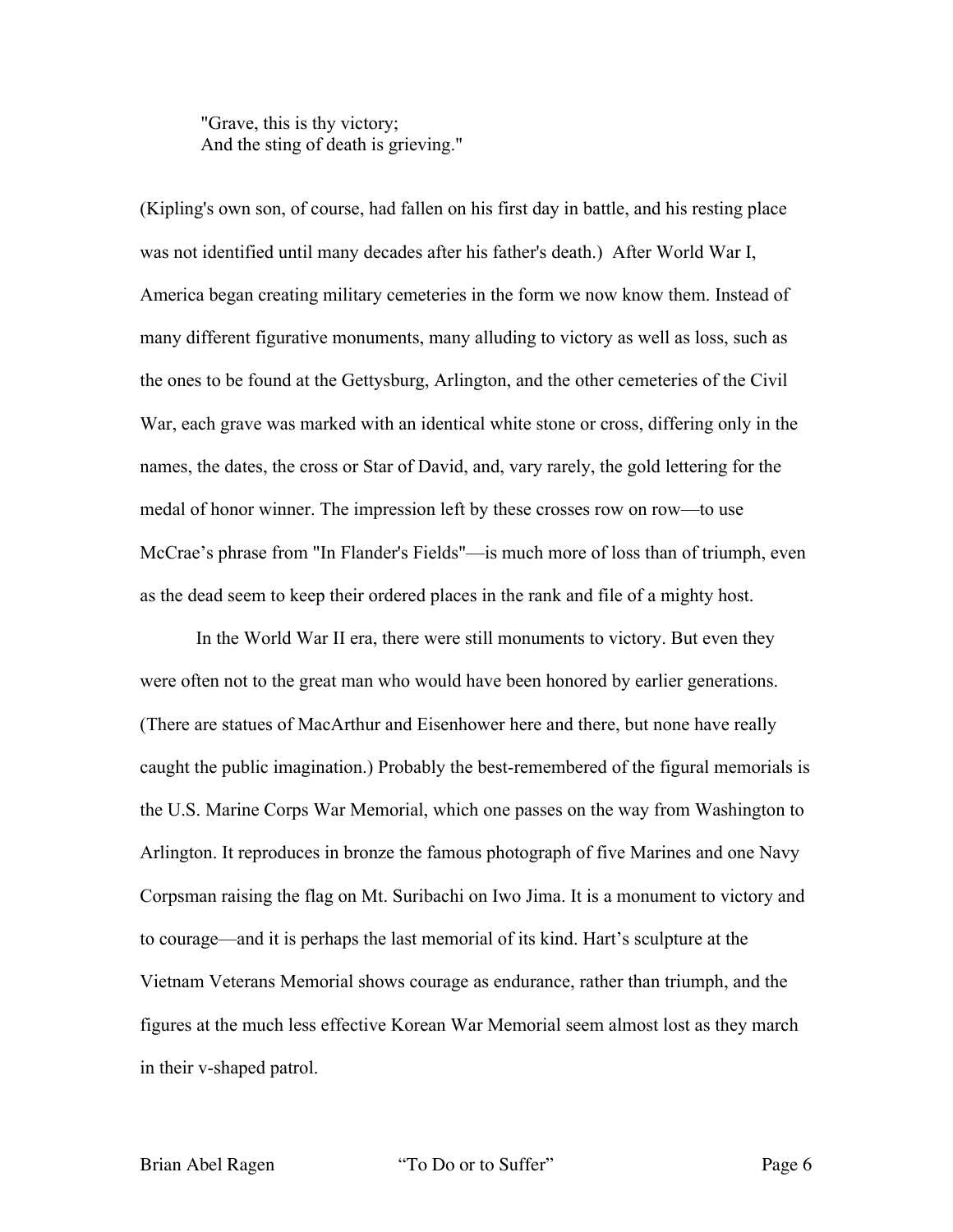Still more significantly, the National World War II Memorial on the mall, which was just opened, has no heroic figures. While it is full of the sort of white ascending elements that Mia Linn avoided, it is clearly constructed in the spirit of the Vietnam Veterans Memorial and of Lutyen's cenotaph before that. There are pillars for America's states and territories with memorial wreaths. There are pavilions for the Atlantic and Pacific theaters of war. There is a baldachino where eagles hold a wreath. But those who fought are represented not as standing soldiers or even as names. Instead there is a wall, rising above the earth instead of sinking into it, with a field of four thousand stars, one for every hundred men killed in the war. Despite the inscription, "HERE WE MARK THE PRICE OF FREEDOM," the impression is that it is the loss, not the victory, that is our focus.

And I think loss—perhaps meaningless loss—rather than triumph has come to be the central note in American memorials. If, since Vietnam, our soldiers—even those of earlier eras--have seemed to have died for nothing or to have paid too high a price even for a great victory, others whom we wish to remember have won no victory at all. Think of the monument to the victims of the Oklahoma City bombing. They are remembered by a field of empty chairs. That's a good image for a group of office workers murdered while going about the public's business, but it is not heroic. Think of the AIDS quilt, and other monuments that Americans have found moving: it marks the same sort of loss as those cholera obelisks—meaningless death. And we will soon see quarrels probably as bitter as those over the Vietnam Veterans Memorial breaking out over the memorials to 9/11. I suspect that the police and firefighters will demand some figural memorial to the heroism of their comrades—and perhaps we will see something similar for those who kept the fourth plane from hitting its intended target. But the main body of any memorial